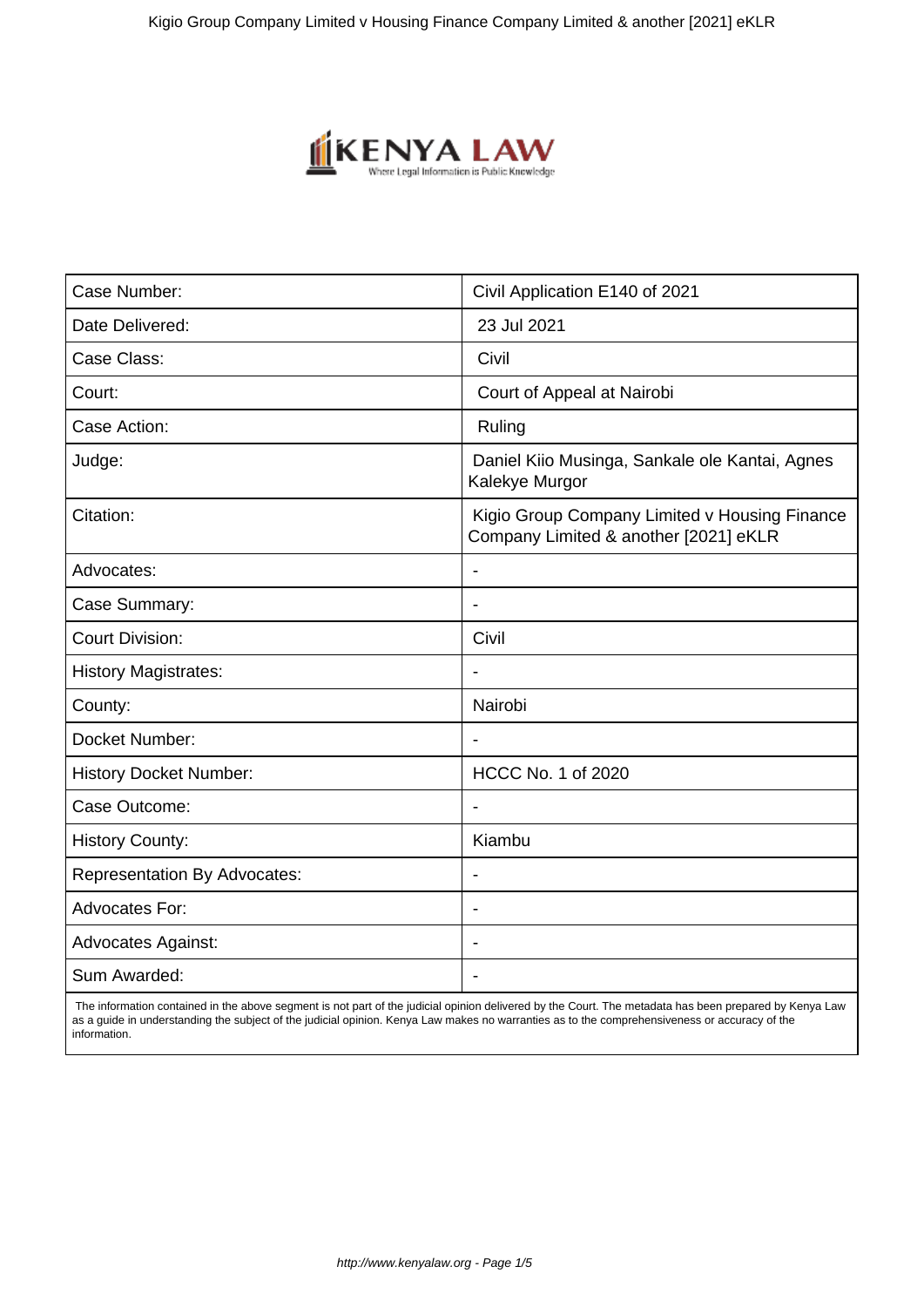# **IN THE COURT OF APPEAL**

# **AT NAIROBI**

# **(CORAM: MUSINGA (P), MURGOR & KANTAI, JJA)**

# **CIVIL APPLICATION NO. E 140 OF 2021**

# **BETWEEN**

# **KIGIO GROUP COMPANY LIMITED……….………...............................….APPLICANT**

**AND**

# **HOUSING FINANCE COMPANY LIMITED...........................................1ST RESPONDENT**

# **J.M. GIKONYO T/A GARAM INVESTMENTS.................................. 2ND RESPONDENT**

*(An application for conservatory orders and an interim injunction against the decision of (Hon. Mary Kasango, J.) delivered on 29th April 2021 in Kiambu HCCC No. 1 of 2020)*

#### **\*\*\*\*\*\*\*\*\*\*\*\*\*\*\*\*\*\*\*\*\*\*\*\*\***

# **RULING OF THE COURT**

In this Notice of Motion dated 4<sup>th</sup> May, 2021, *the applicant, Kigio Group Company Limited* seeks a temporary injunction to restrain *the respondents, Housing Finance Company Limited and J.M. Gikonyo T/A Garam Investments*, their employees and agents from disposing by way of public auction or private treaty or in any way alienating the applicant's properties known as *LR No. 4953/45 and 46/IV – Thika Municipality Block 9/9 and 558 (the subject properties*) also known as the Thika Business Centre.

The motion is brought on grounds that following an advertisement of the subject properties for sale by the respondents, the applicant filed an application in the High Court seeking conservatory orders to stop the sale; that in a ruling dated 29<sup>th</sup> April, 2021, the learned judge dismissed the applicant's motion.

Aggrieved by the trial court's ruling, the applicant intends to appeal against that decision for the reason that, the learned judge failed to take into account that the monthly loan instalment due from the applicant to the 1<sup>st</sup> respondent was Kshs. 7.4 million, yet pursuant to a Deed of assignment signed with the applicant, the 1<sup>st</sup> respondent through its agent was collecting more than Kshs. 11 million per month in rental income from the subject properties which was in excess of the loan amount due; that in addition, the  $1<sup>st</sup>$ respondent was mismanaging the subject properties. The applicant further contended that the trial court also failed to appreciate that the 1<sup>st</sup> respondent had refused to disburse the full loan amount, as a result of which, the contractor, who has not been paid in full had continued to retain three floors in the subject properties, which in turn had affected the applicant's rental income. The applicant asserted that on this basis, the appeal was arguable and had a high chance of success.

The motion was supported by the affidavit of *Stanley Njenga Ndegwa* sworn on 4<sup>th</sup> May, 2021 and submissions which reiterated the grounds, save to add that the applicant's shareholders who were above 95 years would be deprived of their life's investment if the subject properties were sold and would suffer irreparable harm and death due "*to lack of medication and food"*, a situation that could not be compensated in damages; that in the interests of justice, this Court should grant the orders sought and stop the public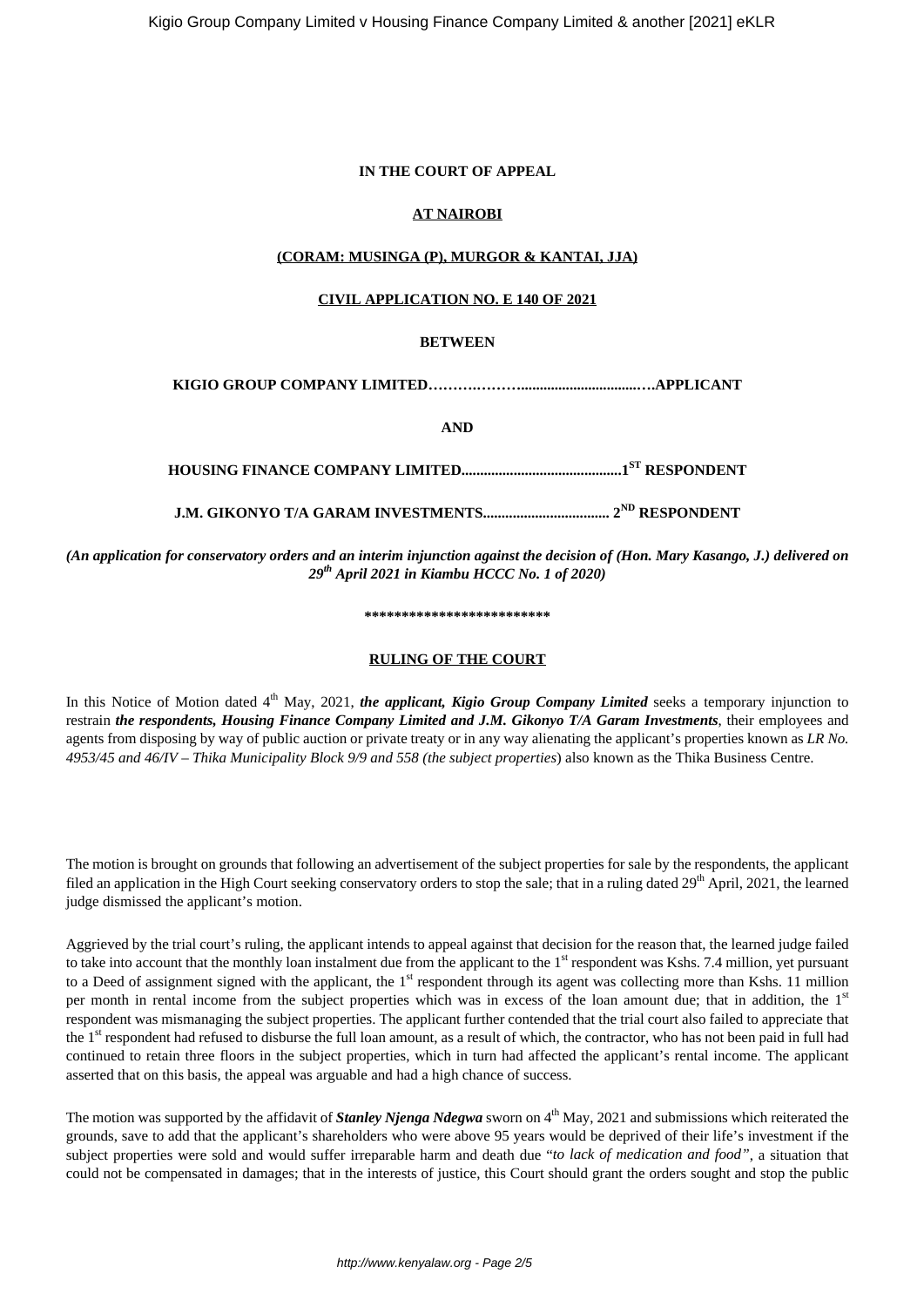auction which was imminent.

In a replying affidavit sworn by *Regina Kajuju Anyika*, the 1<sup>st</sup> respondent's legal counsel and company secretary on  $24<sup>th</sup>$  May, 2021 and also sworn on behalf of the 2<sup>nd</sup> respondent, it was deponed that by a letter dated 3<sup>rd</sup> December, 2014, the 1<sup>st</sup> respondent agreed to grant the applicant a loan facility of Kshs. 520 million; that the facility was to be secured by a charge over the subject properties; that it was a term of the Loan agreement that disbursement of the loan proceeds would be against the progress of the construction works and upon presentation of certificates. It was also a term of the Loan agreement that the applicant was to contribute Kshs. 143,642 million towards the construction works.

The 1<sup>st</sup> respondent averred that the applicant has since fallen into arrears in the loan repayments, and despite demands, it had failed to repay the outstanding loan amounts that had resulted in the  $1<sup>st</sup>$  respondent issuing a Statutory Notice of sale dated  $24<sup>th</sup>$  March, 2017. After the applicant requested for time to pay, the 1<sup>st</sup> respondent withheld from proceeding with the sale. But when the applicant again failed to pay the sums demanded, the respondents issued another Statutory Notice of Sale dated 5<sup>th</sup> July, 2017, whereupon the subject properties was advertised for sale by Public Auction in the Daily Nation Newspaper to take place on 22<sup>nd</sup> November, 2017. The auction was subsequently suspended after the applicant paid the  $1<sup>st</sup>$  respondent Kshs. 18 million; that thereafter the applicant's instituted *Kigio Group Company Limited vs Housing Finance Company Limited and J.M. Gikonyo T/A Garam Auctioneers, ELC Case No. 833 of 2017* wherein, it obtained a temporary injunction restraining the 1<sup>st</sup> respondent from disposing of the subject properties.

It was further deponed that an out of court settlement was negotiated, that resulted in withdrawal of the applicant's suit in the Environment and Land Court; that subsequently, the parties signed a Deed of assignment of Rental Income dated 15<sup>th</sup> June, 2015, wherein the applicant agreed to assign its rights to the rental income of the subject properties to the  $1<sup>st</sup>$  respondent; that notwithstanding, the terms of the assignment, the 1<sup>st</sup> respondent averred that the applicant had instructed some tenants to pay rent to it directly, with the effect that the applicant remained in default of its repayment obligations; that this caused the 1<sup>st</sup> respondent to issue yet another Statutory Notice of Sale on 1<sup>st</sup> March, 2019 where it demanded payment of Kshs, 28,467,022,48. By this time, the term loan was Kshs. 544,992,344.05.

It was the  $1<sup>st</sup>$  respondent's case that the applicant has failed to pay the sums demanded and instead, sought to obtain a temporary injunction against the respondents which the trial court dismissed; that the applicant does not have an arguable appeal; that the appeal will not be rendered nugatory if this Court were to decline to grant the orders sought. It was asserted that the respondents should be allowed to proceed with the sale of the subject properties, since the applicant could always be compensated by way of damages.

In so far as applications filed under *rule 5 (2) (b)* of this Court's rules are concerned, the threshold requirements to be satisfied as exemplified in the case of *Republic vs Kenya Anti-Corruption Commission & 2 others [2009] eKLR,* are that;

*"The Court exercises unfettered discretion which must be exercised judicially. The applicant needs to satisfy the Court that first, that the appeal or intended appeal is not frivolous, that is to say that it is an arguable appeal. Second, the Court must also be persuaded that were it to dismiss the application for stay and later the appeal or intended appeal succeeds the results or success could be rendered nugatory."*

In considering whether the intended appeal is arguable, the applicant contends that in determining whether or not to grant the injunction sought, the trial court failed to appreciate that the  $1<sup>st</sup>$  respondent, and not the applicant was collecting rents from the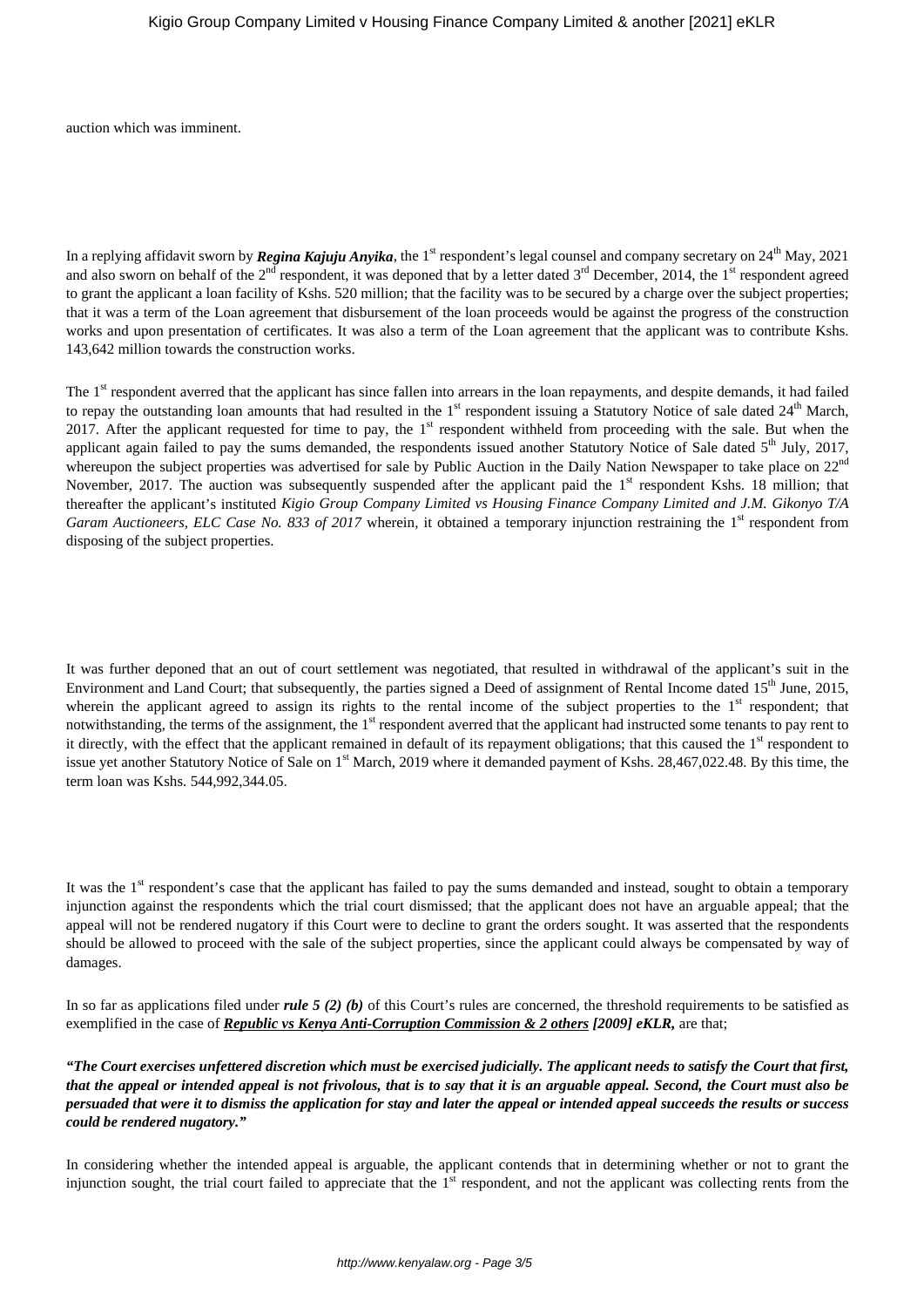# Kigio Group Company Limited v Housing Finance Company Limited & another [2021] eKLR

subject properties, and that three floors had yet to be handed over by the contractor because the 1<sup>st</sup> respondent failed to disburse the entire loan amount or to pay the building contractor in full; that the 1<sup>st</sup> respondent's actions had severely impacted the quantum of rent collections.

In other words, what the applicants were saying is that the trial court failed to take into account matters that it ought to have taken into account and in so doing, arrived at the wrong decision. See *Shah vs Mbogo [1968] EA, p.15*. If indeed this is the case, we consider this to be an arguable matter worthy of consideration by this Court.

On whether the appeal will be rendered nugatory in the event it were to succeed, it is clear from the replying affidavit, that the respondents are intent on selling the subject properties by public auction. They assert that the applicant can always be compensated in damages were the subject properties to be sold. We think that, there is every possibility that the appeal would be rendered nugatory, since there is the question of rental income that the 1<sup>st</sup> respondent is receiving from the subject properties that remains in contention. Disposal of the subject properties, the substratum of the appeal, from which the rental income is derived and continues to be paid to the 1<sup>st</sup> respondent would effectively place it beyond the reach of this Court, and in so doing, render the appeal nugatory were it to succeed.

Consequently, the applicant having fulfilled the twin conditions precedent for granting of an order under *rule 5(2) (b)* of this Court's rules, the application dated  $4<sup>th</sup>$  May, 2021 succeeds and is hereby allowed.

Costs in the intended appeal.

*Dated and delivered at Nairobi this 23rd day of July, 2021.*

**D.K. MUSINGA (P)**

**………………...……...**

**JUDGE OF APPEAL**

**A.K MURGOR**

**……………...………...**

# **JUDGE OF APPEAL**

**S. ole KANTAI**

**……………….………...**

## **JUDGE OF APPEAL**

I certify that this is a true copy of the original

### **DEPUTY REGISTRAR**